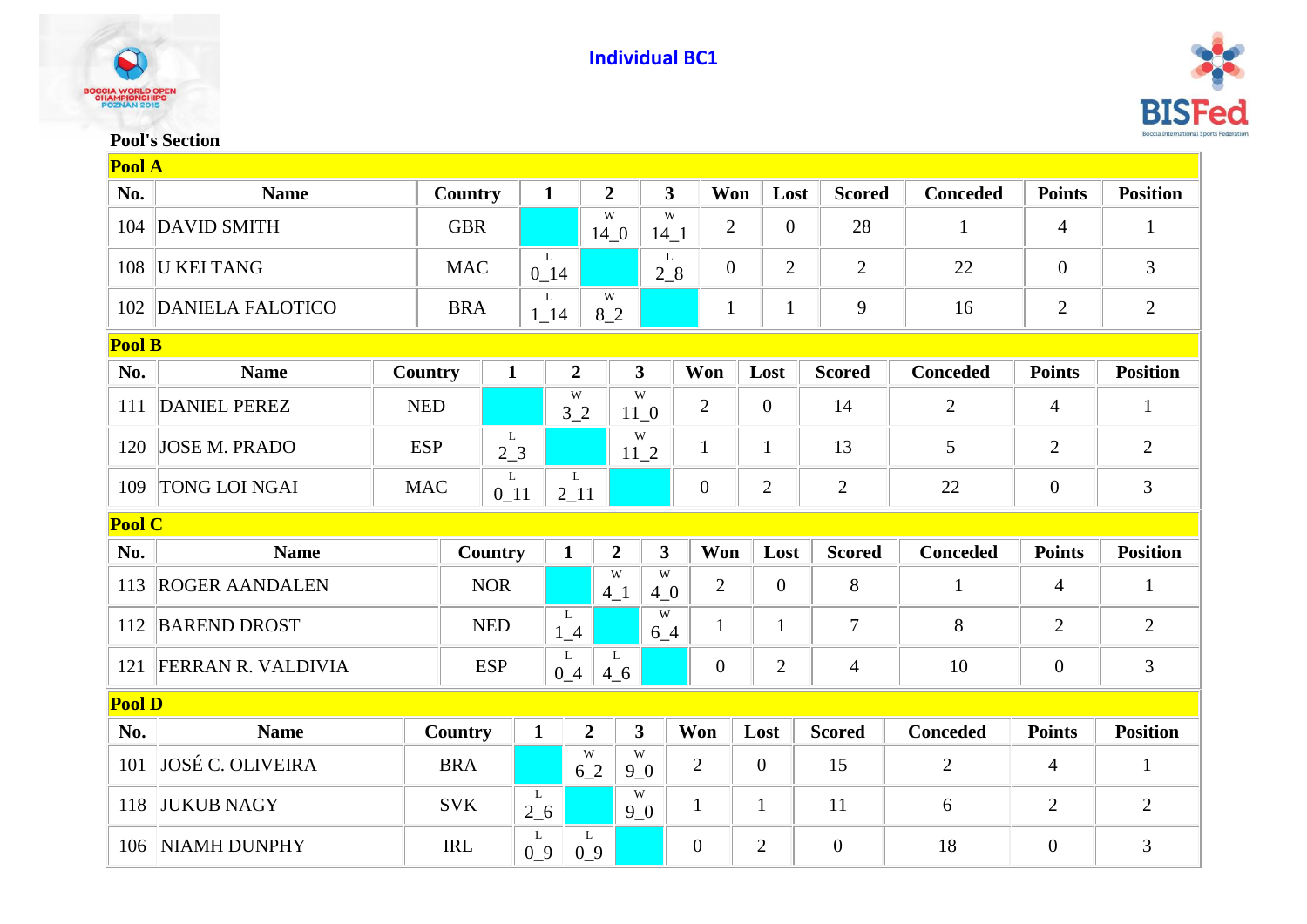



| <b>Pool E</b> |                            |            |                             |                  |                         |                |                |                |                 |                |                 |
|---------------|----------------------------|------------|-----------------------------|------------------|-------------------------|----------------|----------------|----------------|-----------------|----------------|-----------------|
| No.           | <b>Name</b>                | Country    | $\mathbf{1}$                | $\overline{2}$   | $\overline{\mathbf{3}}$ | Won            | Lost           | <b>Scored</b>  | <b>Conceded</b> | <b>Points</b>  | <b>Position</b> |
| 103           | <b>KATERINA CURINOVA</b>   | <b>CZE</b> |                             | L<br>$2\_5$      | W<br>$12\_0$            | 1              | $\mathbf{1}$   | 14             | 5               | $\overline{2}$ | $\sqrt{2}$      |
| 107           | <b>TAKAYUKI KITANI</b>     | <b>JPN</b> | W<br>52                     |                  | W<br>90                 | $\overline{2}$ | $\overline{0}$ | 14             | $\overline{2}$  | 4              | $\mathbf{1}$    |
| 124           | <b>ROBERT SKWARYLO</b>     | <b>POL</b> | L<br>$0_{12}$               | L<br>$0_9$       |                         | $\overline{0}$ | $\overline{2}$ | $\overline{0}$ | 21              | $\overline{0}$ | 3               |
| <b>Pool F</b> |                            |            |                             |                  |                         |                |                |                |                 |                |                 |
| No.           | <b>Name</b>                | Country    | $\mathbf{1}$                | $\overline{2}$   | $\mathbf{3}$            | Won            | Lost           | <b>Scored</b>  | <b>Conceded</b> | <b>Points</b>  | <b>Position</b> |
| 105           | <b>PANAGIOTIS SOULANIS</b> | <b>GRE</b> |                             | W<br>42          | L<br>1 <sub>3</sub>     | $\mathbf{1}$   | $\mathbf{1}$   | 5              | 5               | $\overline{2}$ | $\overline{2}$  |
| 117           | <b>MIKHAIL GUTNIK</b>      | <b>RUS</b> | L<br>$2_{-}4$               |                  | W<br>$8-1$              | $\mathbf{1}$   | $\mathbf{1}$   | 10             | 5               | $\overline{2}$ | $\mathbf{1}$    |
| 122           | <b>KINGA KOZA</b>          |            | W<br><b>POL</b><br>$3_{-1}$ |                  | $1_{8}$                 | $\mathbf{1}$   | $\mathbf{1}$   | $\overline{4}$ | 9               | $\overline{2}$ | 3               |
| <b>Pool G</b> |                            |            |                             |                  |                         |                |                |                |                 |                |                 |
| No.           | <b>Name</b>                | Country    | $\mathbf{1}$                | $\boldsymbol{2}$ | 3                       | Won            | Lost           | <b>Scored</b>  | <b>Conceded</b> | <b>Points</b>  | <b>Position</b> |
| 119           | LUKAS BALAZI               | <b>SVK</b> |                             | L<br>$1\_5$      | W<br>17 <sub>0</sub>    | $\mathbf{1}$   | $\mathbf{1}$   | 18             | 5               | $\overline{2}$ | $\overline{2}$  |
| 115           | <b>JOÃO P. FERNANDES</b>   | <b>POR</b> | W<br>$5-1$                  |                  | W<br>52                 | $\overline{2}$ | $\theta$       | 10             | 3               | $\overline{4}$ | $\mathbf{1}$    |
| 123           | <b>IO HONG CHOI</b>        | <b>MAC</b> | L<br>$0_17$                 | L<br>$2\_5$      |                         | $\overline{0}$ | $\overline{2}$ | $\overline{2}$ | 22              | $\overline{0}$ | 3               |
| Pool H        |                            |            |                             |                  |                         |                |                |                |                 |                |                 |
| No.           | <b>Name</b>                | Country    | $\mathbf{1}$                | $\overline{2}$   | $\overline{\mathbf{3}}$ | Won            | Lost           | <b>Scored</b>  | <b>Conceded</b> | <b>Points</b>  | <b>Position</b> |
| 114           | <b>ANTÓNIO MARQUES</b>     | <b>POR</b> |                             | L<br>$2_{-}4$    | W<br>12 <sub>0</sub>    | 1              | 1              | 14             | $\overline{4}$  | $\overline{2}$ | $\overline{2}$  |
| 110           | <b>EDUARDO V. FLORES</b>   | <b>MEX</b> | W<br>42                     |                  | W<br>9 <sub>0</sub>     | $\overline{2}$ | $\overline{0}$ | 13             | $\overline{2}$  | $\overline{4}$ | $\mathbf{1}$    |
| 116           | NIKITA KUZNETSOV           | <b>RUS</b> | L<br>$0_{12}$               | L<br>$0_9$       |                         | $\overline{0}$ | $\overline{2}$ | $\overline{0}$ | 21              | $\overline{0}$ | 3               |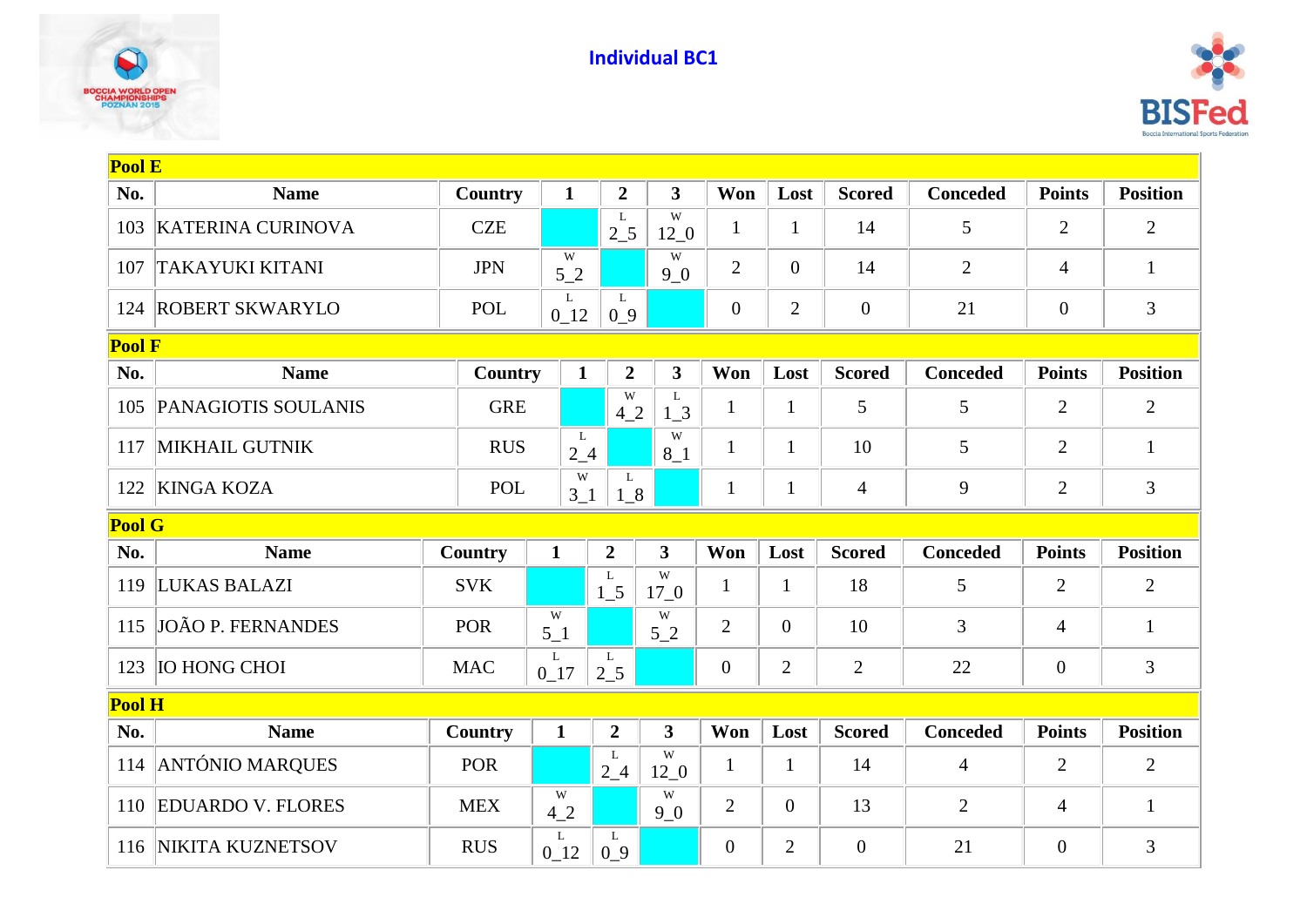



## **Elimination Round's Section**

| 1/4Final                               | $1/2$ Final                        | $3^{\circ}/4^{\circ}$              | <b>FINAL</b>                      |
|----------------------------------------|------------------------------------|------------------------------------|-----------------------------------|
| 104 - DAVID SMITH - GBR :13(W)         |                                    |                                    |                                   |
| 110 - EDUARDO V. FLORES - MEX :2(L)    | $104 - DAVID$ SMITH - GBR :6(W)    |                                    |                                   |
|                                        |                                    |                                    | 104 - DAVID SMITH - GBR :2(L)     |
| $101 - JOSÉ C$ . OLIVEIRA - BRA :11(W) | 101 - JOSÉ C. OLIVEIRA - BRA :1(L) | 101 - JOSÉ C. OLIVEIRA - BRA :3(L) |                                   |
| 107 - TAKAYUKI KITANI - JPN :0(L)      |                                    |                                    |                                   |
| 111 - DANIEL PEREZ - NED :8(W)         |                                    |                                    |                                   |
| 115 - JOÃO P. FERNANDES - POR :1(L)    | 111 - DANIEL PEREZ - NED :3(W)     | 117 - MIKHAIL GUTNIK - RUS :4(W)   |                                   |
|                                        |                                    |                                    | 111 - DANIEL PEREZ - NED : $5(W)$ |
| 113 - ROGER AANDALEN - NOR :3(L)       | 117 - MIKHAIL GUTNIK - RUS :2(L)   |                                    |                                   |
| 117 - MIKHAIL GUTNIK - RUS :5(W)       |                                    |                                    |                                   |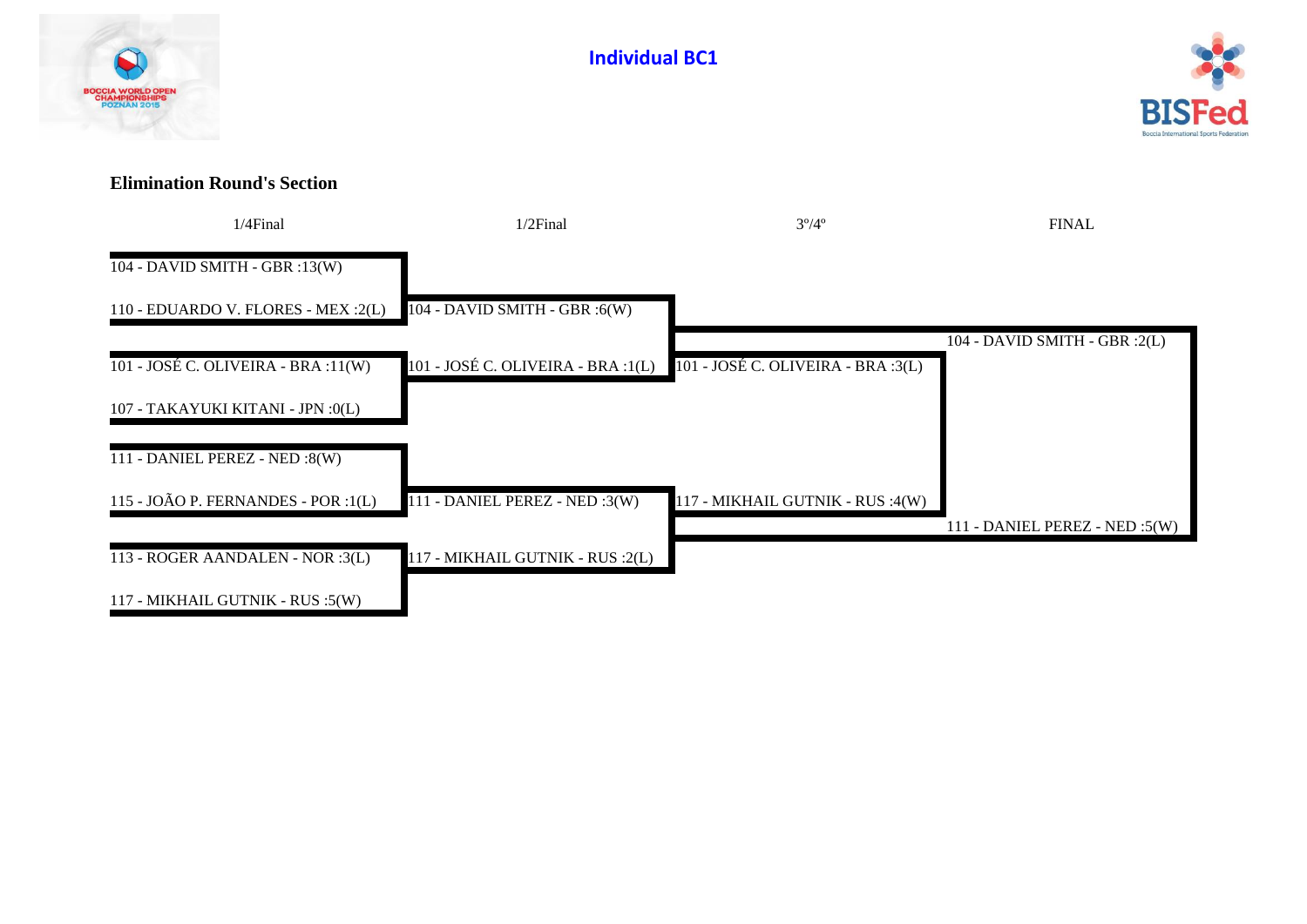



## **Final Ranking**

**Final Score Section (Final)**

| <b>Position</b> | <b>Name</b>              | Country    |
|-----------------|--------------------------|------------|
| 1               | <b>DANIEL PEREZ</b>      | <b>NED</b> |
| $\overline{2}$  | <b>DAVID SMITH</b>       | <b>GBR</b> |
| 3               | <b>MIKHAIL GUTNIK</b>    | <b>RUS</b> |
| $\overline{4}$  | <b>JOSÉ C. OLIVEIRA</b>  | <b>BRA</b> |
| 5               | <b>ROGER AANDALEN</b>    | <b>NOR</b> |
| 6               | <b>JOÃO P. FERNANDES</b> | <b>POR</b> |
| 7               | <b>EDUARDO V. FLORES</b> | <b>MEX</b> |
| 8               | <b>TAKAYUKI KITANI</b>   | <b>JPN</b> |
| 9               | <b>LUKAS BALAZI</b>      | <b>SVK</b> |
| 10              | <b>ANTÓNIO MARQUES</b>   | <b>POR</b> |
| 11              | <b>KATERINA CURINOVA</b> | <b>CZE</b> |
| 12              | <b>JOSE M. PRADO</b>     | <b>ESP</b> |
| 13              | <b>JAKUB NAGY</b>        | <b>SVK</b> |
| 14              | PANAGIOTIS SOULANIS      | <b>GRE</b> |
| 15              | <b>BAREND DROST</b>      | <b>NED</b> |
| 16              | <b>DANIELA FALOTICO</b>  | <b>BRA</b> |
| 17              | <b>KINGA KOZA</b>        | <b>POL</b> |
| 18              | FERRAN R. VALDIVIA       | <b>ESP</b> |